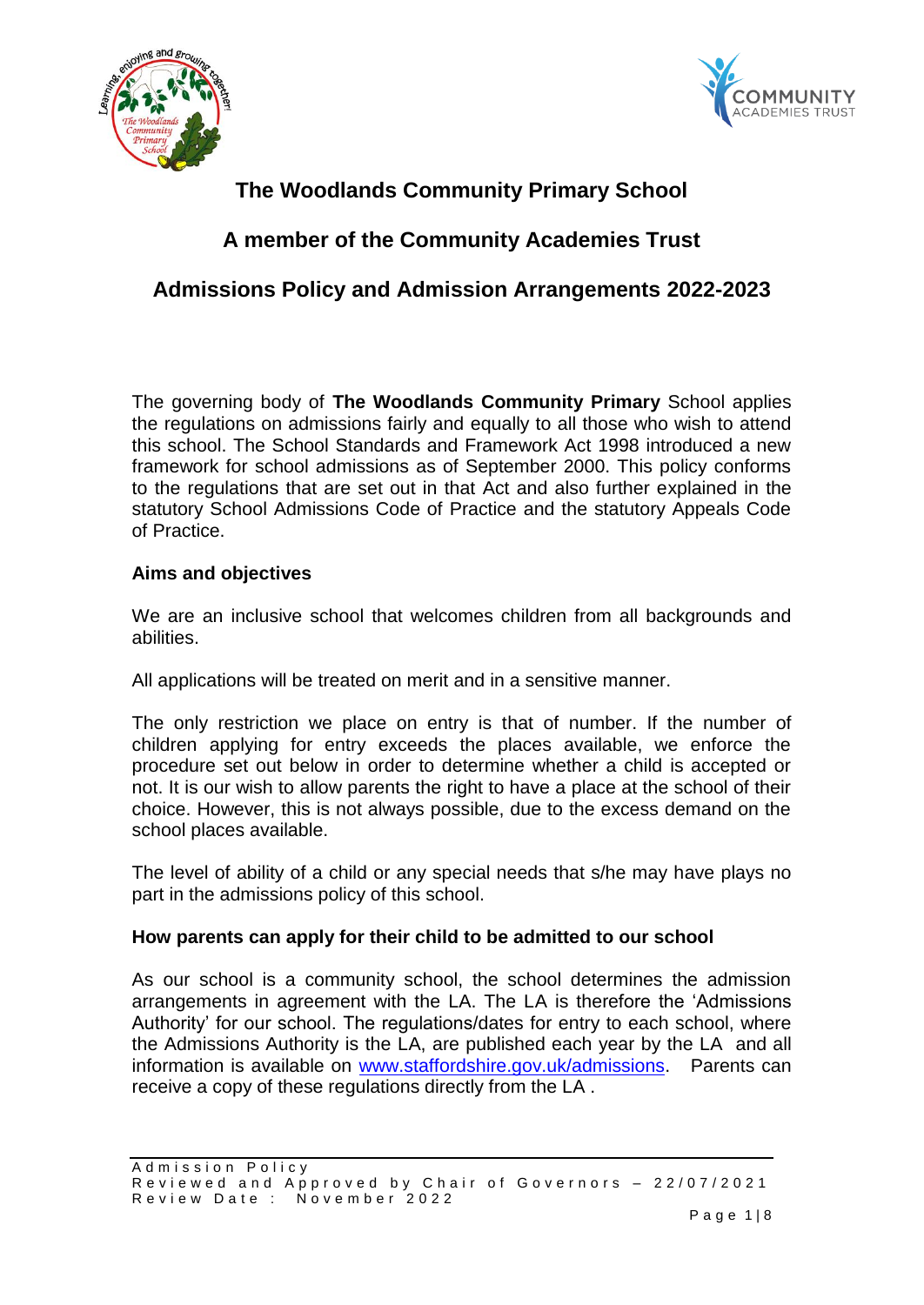The LA publishes a composite admissions prospectus each year, which gives information about how parents can apply for a place in the school of their choice. Parents have a right to express a preference for the school of their choice and they should do so on the on line application form. Expressing a preference does not, in itself, guarantee a place at that school. The LA notifies parents about the school place as soon as all the applications have been considered.

In this area, children enter school in the academic year they become five. There is one admissions date per year, early in September (i.e. at the start of the school year) and all pupils are admitted part time to begin with. Therefore, parents who would like their child to be admitted to this school during the year their child is five should ensure that they complete the online application form on [www.staffordshire.gov.uk/admissions.](http://www.staffordshire.gov.uk/admissions)

Admission to year groups other than Reception.

Applications can be made directly to the school. In the first instance it is advised that parents visit the school.

## **Oversubscription criteria**

If the total number of preferences for admission to the academy exceeds the academy's published admission number (PAN) of 45, the following order of priority is used to allocate the available places.

- 1) Children in care and children who ceased to be in care because they were adopted (or became subject to a child arrangements order or special guardianship order), including those children who appear (to the admission authority) to have been in state care outside of England and ceased to be in state care as a result of being adopted.
- 2) Children who satisfy both of the following tests:

Test 1: the child is distinguished from the great majority of other applicants either on their own medical grounds or by other exceptional circumstances.

Medical grounds must be supported by a medical report (obtained by the applicant and provided at the point of application). This report must clearly justify, for health reasons only, why it is better for the child's health to attend the academy rather than any other school.

Exceptional circumstances must relate to the academy and the individual child, i.e. the circumstances of the child, not the economic or social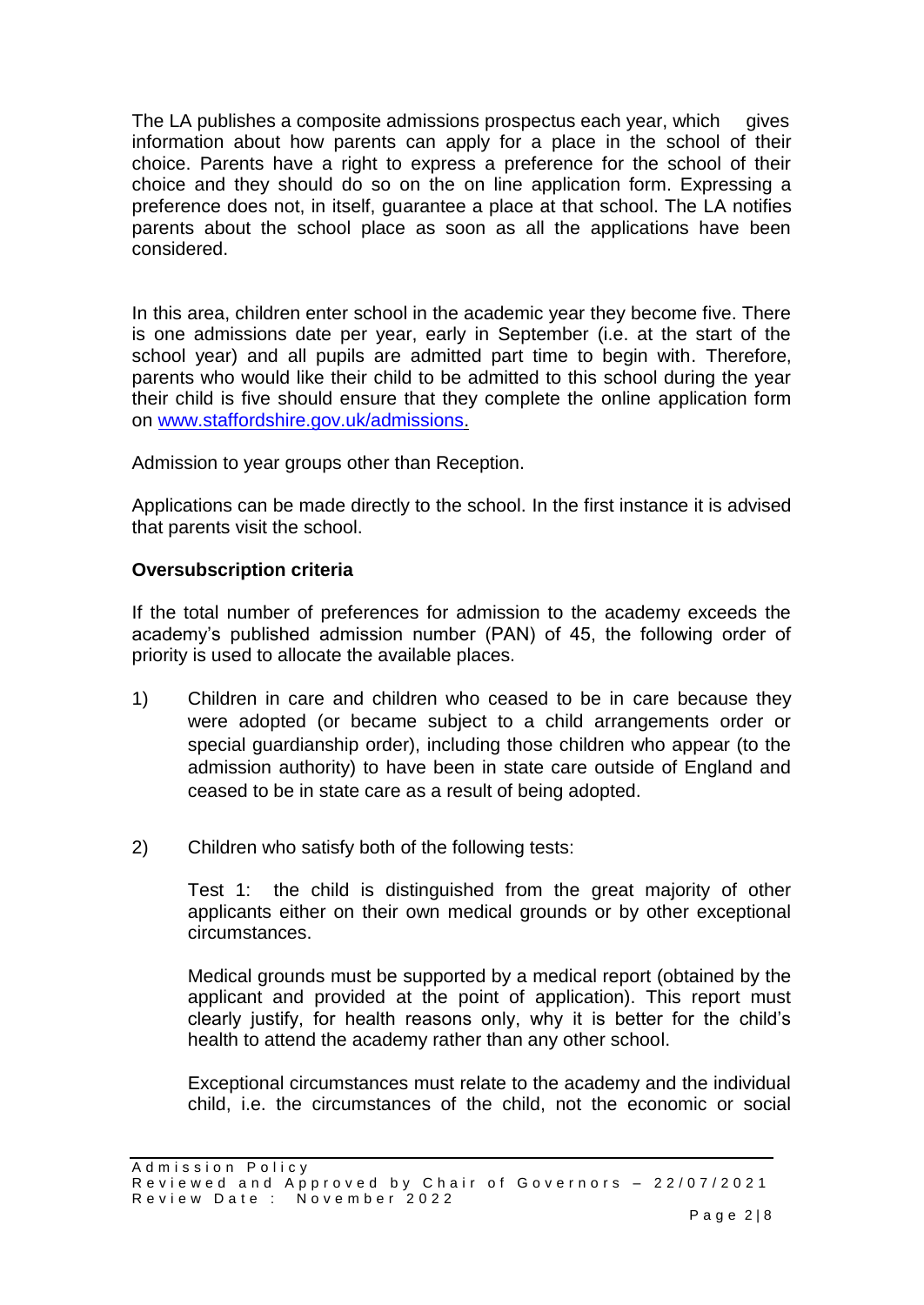circumstances of the parent/carer. They should be supported by a professional report (obtained by the applicant and provided at the point of application), e.g. social worker. This report must clearly justify why it is better for the child to attend the academy rather than any other school.

and

Test 2: the child would suffer hardship if they were unable to attend the academy.

Hardship means severe suffering of any kind, not merely difficulty or inconvenience, which is likely to be experienced as a result of the child attending a different school. Applicants must provide detailed information about both the type and severity of any likely hardship at the time of application.

- 3) Children who have an elder sibling in attendance at the academy and who will still be attending the school at the proposed admission date; (For admission purposes, a brother or sister is a child who lives at the same address and either: have one or both natural parents in common; are related by a parents marriage; are adopted or fostered by a common parent or are unrelated children who live at the same address, whose parents live as partners.)
- 4) Children living within the catchment area of the academy.
- 5) Other children arranged in order of priority according to how near their home addresses are to the main gate of the academy, determined by a straight-line measurement as calculated by the local authority's geographical information system.

Where it is not possible to accommodate all children applying for places within a particular category then the academy will allocate the available places in accordance with the remaining criteria. If for instance, all the catchment area children cannot be accommodated, children who are resident within the catchment area will be arranged in order of priority according to the remaining criteria.

## **Additional notes**

Copies of school catchment area maps are available from the local authority or academy.

Admissions for the normal age of entry are administered through a coordinated admission scheme and preferences for maintained schools will be processed centrally by the School Admissions and Transport Service at Staffordshire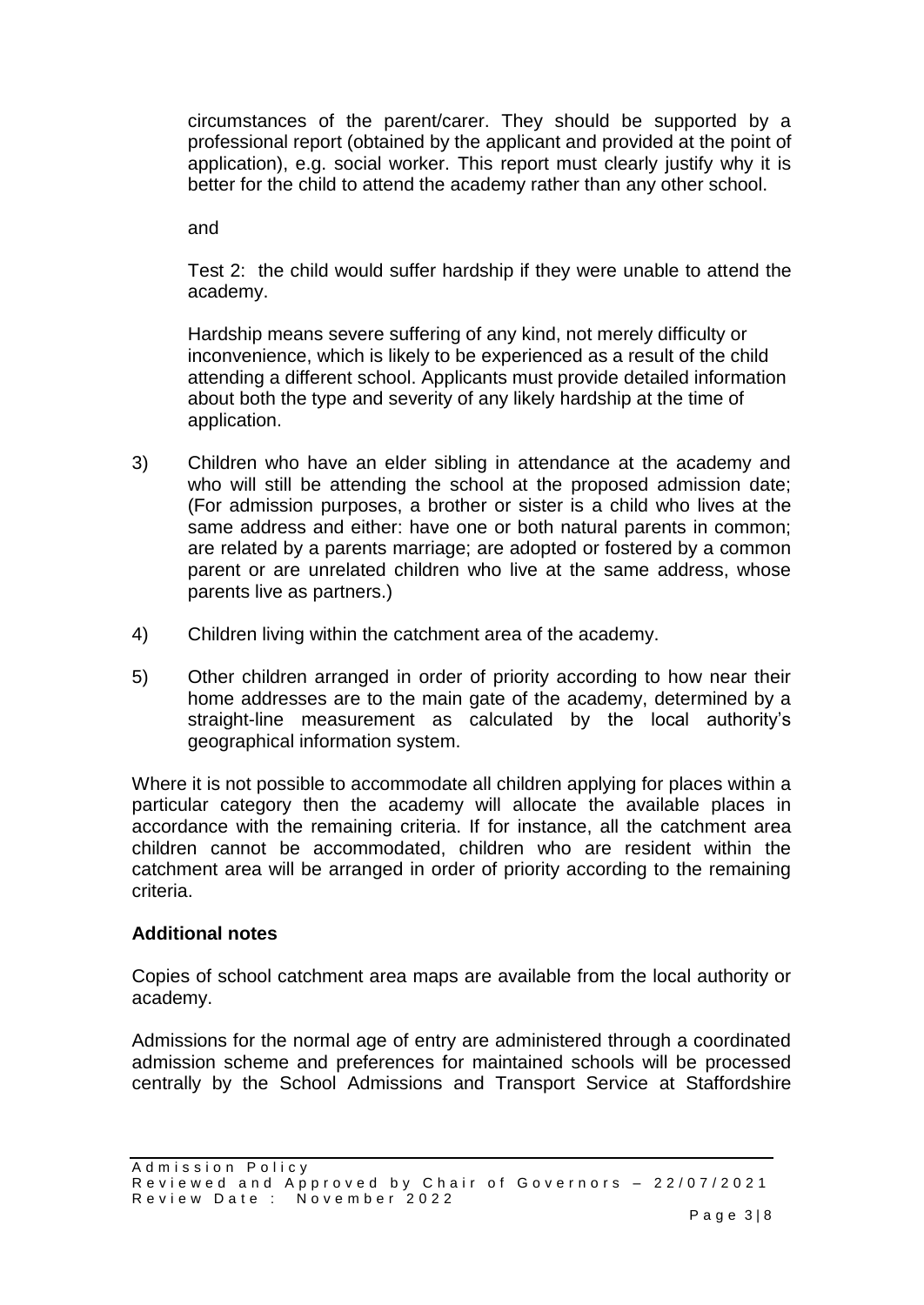County Council. Each child will receive only one offer of a place at a Staffordshire school.

In accordance with legislation, children who have an education, health and care plan (EHCP) that names the academy as being the most appropriate to meet the child's needs must be admitted. This will reduce the number of places available to other applicants.

Children in care means children who are looked after by a local authority in accordance with section 22 (1) of the Children Act 1989 and who is (a) in care of a local authority, or (b) being provided with accommodation by a Local Authority in the exercise of their social services functions (see definition in Section 22 (1) of the Children Act 1989) at the time of making an application to a school. This includes children who were adopted under the Adoption Act 1976 (see section 12 adoption orders) and children who were adopted under Adoption and Children Act 2002 (see section 46 adoption orders).

Child arrangements orders are defined in s.8 of the Children Act 1989, as amended by s.12 of the Children and Families Act 2014. Child arrangements orders replace residence orders and any residence order in force prior to 22 April 2014 is deemed to be a child arrangements order.

Section 14A of the Children Act 1989 defines a special guardianship order as an order appointing one or more individuals to be a child's special guardian (or special guardians).

It is the applicant's responsibility to provide any supportive information required in order for the application to be assessed against the published admissions criteria, the academy will not seek to obtain this information on behalf of the applicant.

On behalf of the academy, the local authority uses a geographical information system (GIS) to calculate home to school distances in miles. The measurement is calculated using Ordnance Survey (OS) data from an applicant's home address to the main front gate of the school. The coordinates of an applicant's home address are determined and provided by the Local Land and Property Gazetteer (LLPG) and OS address point data.

The requirement for the local authority to meet the infant class size legislation may result in the refusal of catchment area or sibling applications where a class has already reached its limit of 30 pupils. However, as an exception, the local authority will give careful consideration to offering places above the published admission number to applications from children whose twin or sibling from a multiple birth is admitted even when there are no other vacant places.

The home address is considered to be the child's along with their parent/carer's main and genuine principal place of residence at the time of the allocation of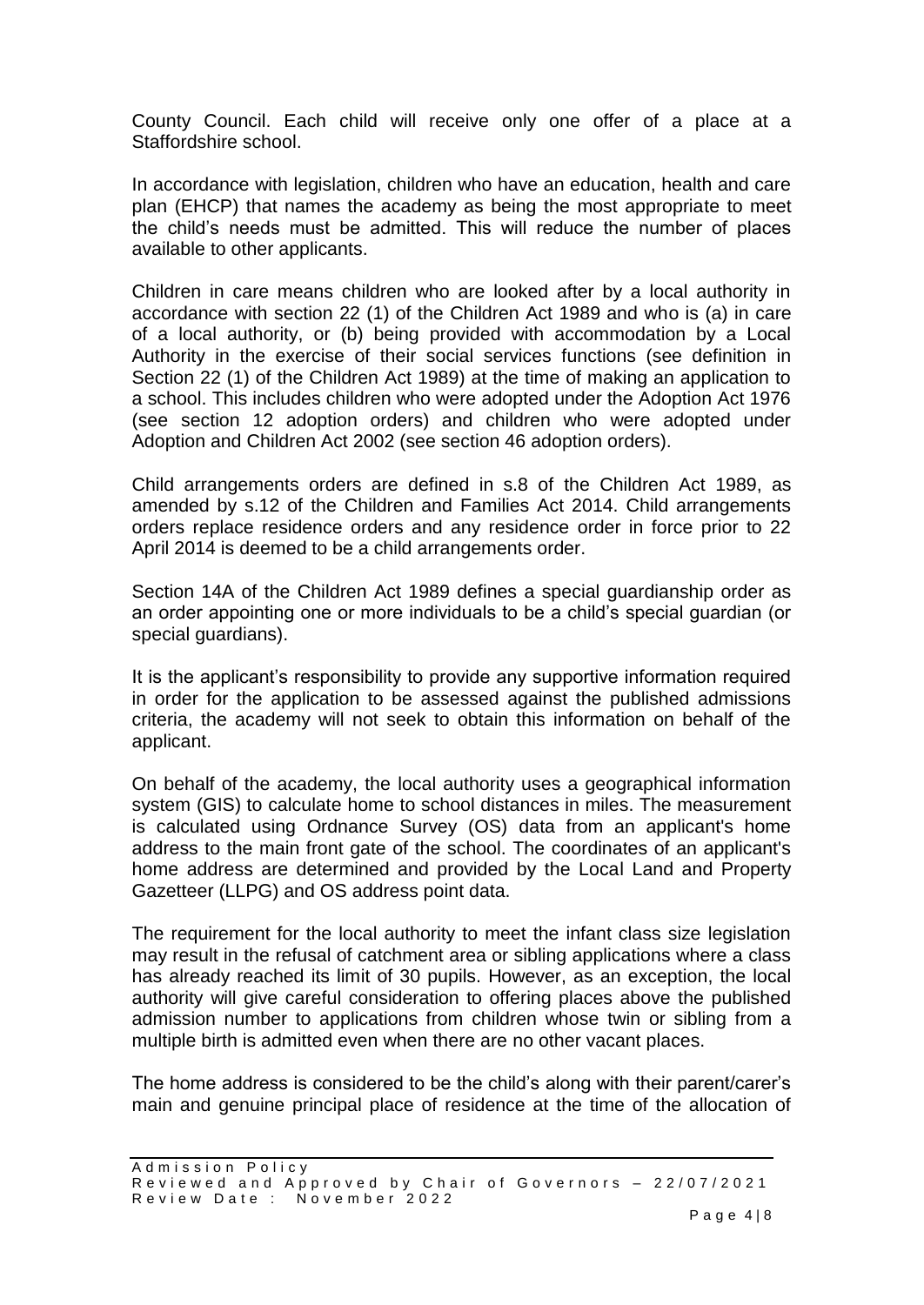places i.e. where they are normally and regularly living. If a child is resident with friends or relatives (for reasons other than legal guardianship) the friends or relatives address will not be considered for allocation purposes.

Where parents have shared responsibility for a child, and the child lives with both parents for part of the school week, parents will be required to provide documentary evidence to support the address they wish to be considered for allocation purposes.

It is expected that parents will agree on school places before an application is made, and it may be necessary to request evidence from you to confirm that this is the case. The local authority is not in a position to intervene in disputes between parents over school applications and will request that these are resolved privately.

If a child's home address changes during the admissions process it is the responsibility of the parent/carer to inform the local authority immediately. Where there is a proposed house move taking place during the admissions process the academy will only accept the revised address for purposes of allocation where parents/carers can provide documentary evidence of the move by 12 March 2023. It will be necessary for sufficient evidence of a permanent move to be provided by the applicant by this date before it will be taken into account for allocation purposes at the national offer date.

If a place is offered on the basis of an address that is subsequently found to be different from the child's normal and permanent home address at the time of allocation of places then that place is likely to be withdrawn.

If there are a limited number of spaces available and we cannot distinguish between applicants using the criteria listed, such as in the case of children who live in the same block of flats, then the child or children who will be offered the available spaces will be randomly selected. This process will be independently verified.

### **Deferred entry to reception class**

Parents may request that their child be admitted to reception class on a parttime basis, or that their child be admitted to school later in the same academic year until the child reaches compulsory school age (i.e. beginning of the term after the child's fifth birthday). The effect is that the place will be held for the child in reception and is not available to be offered to any other child within the same academic year in which it has been offered.

Before deciding whether to defer their child's entry to school, parents should visit the academy to clarify how we cater for the youngest children in reception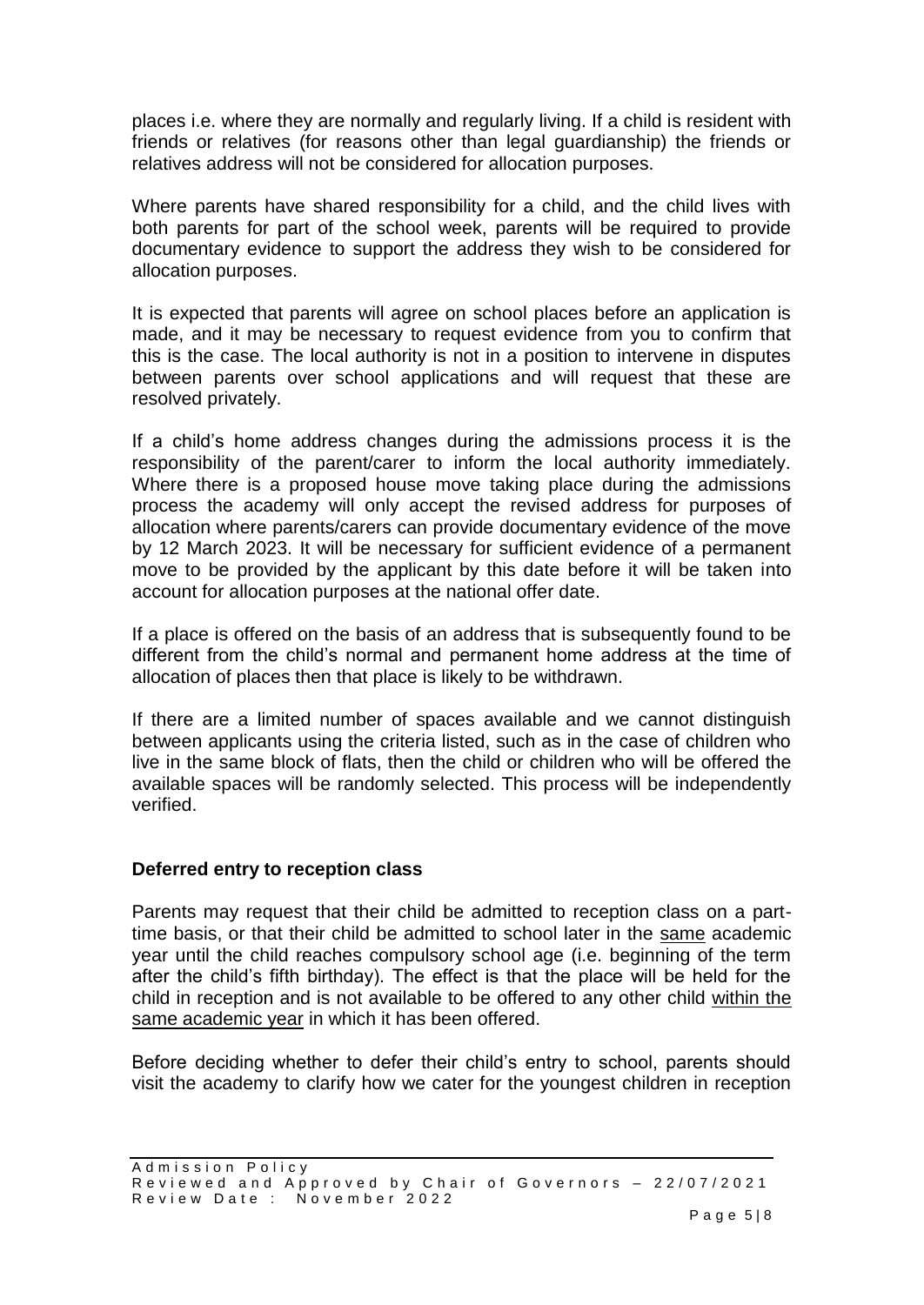and how the needs of these children are met as they move up through the school.

## **Admission outside of the normal age group**

Parents may seek to apply for their child's admission to school outside of their normal age group, for example if the child is exceptionally gifted and talented or has experienced problems such as ill health. In addition, the parents of summer born children may choose not to send their child to school until the September following their fifth birthday and may request that they are admitted outside of their normal age group to reception rather than Year 1.

These parents will need to make an application alongside children applying at the normal age which should explain why it is in the child's best interest to be admitted outside of their normal age which may include information such as professional evidence as to why this is the case and why an exception should be made in the case of the child. A decision as to whether this is an appropriate course of action will be made by the governing body who will take into account the circumstances of the case and views of the headteacher. Parents do not have the right to insist that their child is admitted to a particular year group.

### **Waiting lists**

Unsuccessful applicants will be placed on a waiting list in accordance with the oversubscription criteria stated above and not based on the date their application was received. There will be a period of two weeks after the national offer date whereby available places will not be reallocated. If places become available after this date they will be offered according to the child at the top of the waiting list.

The waiting list will operate until the cohort concerned leaves year 2 and parents will be written to each year to ask whether or not they wish their child's details to remain on the list.

Inclusion on a school's waiting list does not mean that a place will eventually become available at the academy.

A child's position on a waiting list is not fixed and is subject to change during the year i.e. they can go up or down the list since each added child will require the list to be ranked again in line with the oversubscription criteria.

Children who are subject of a direction by a local authority to admit or who are allocated to a school in accordance with the fair access protocol will take precedence over those on the waiting list.

### **Late applications**

Preferences received after the closing date will be considered alongside those applicants who applied on time wherever possible. Where it is not practicable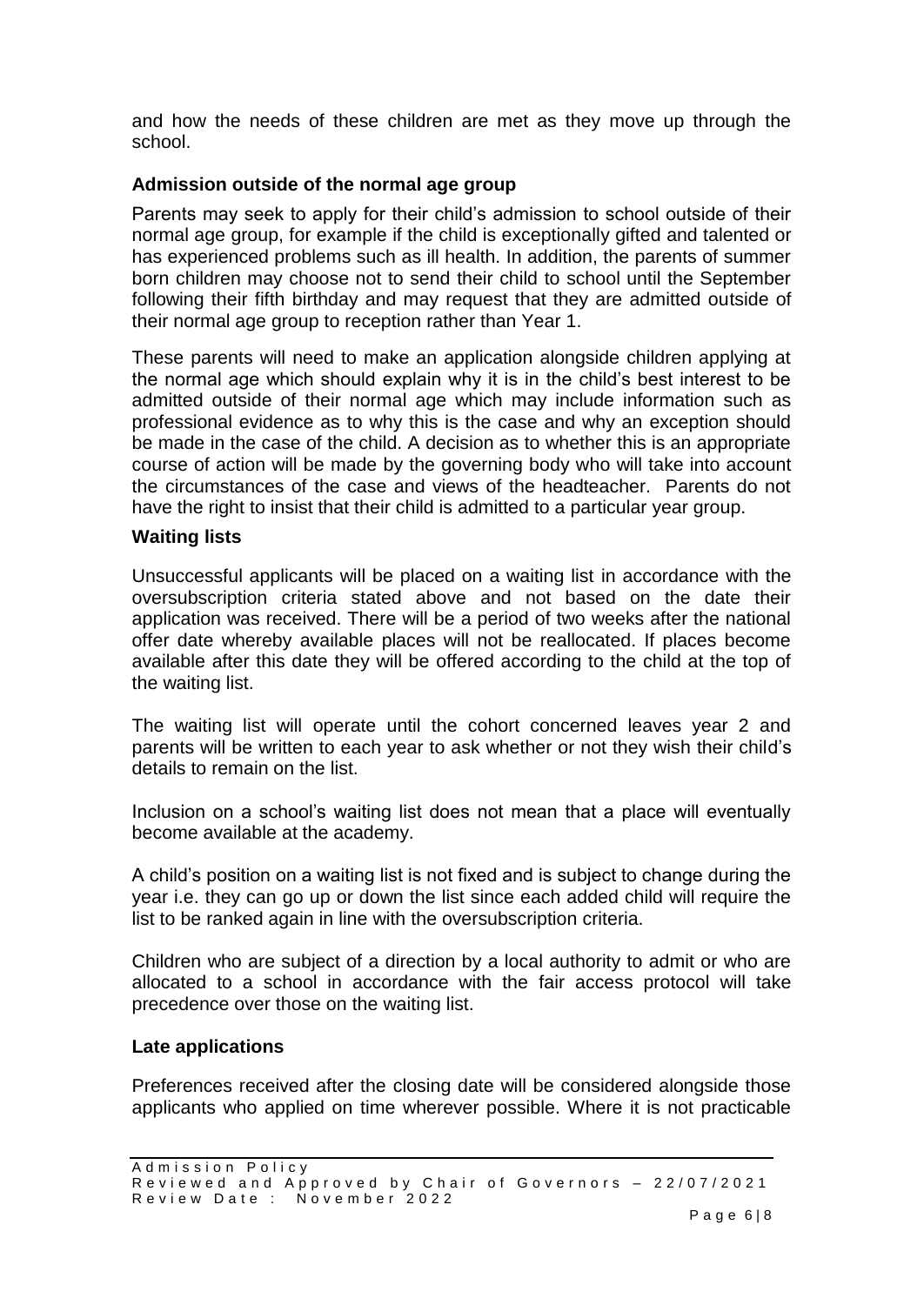because places have already been allocated, or are shortly to be allocated, then late preferences will be considered only after those that were made before this point.

A late application does not affect the right of appeal or the right to be placed on a school's waiting list.

## **Repeat applications**

Parents do not have the right to a second appeal in respect of the same school for the same academic year unless, in exceptional circumstances, the academy has accepted a second application from the appellant because of a significant and material change in the circumstances of the parent, child or school but still refused admission.

#### **"In-year admission" arrangements**

Parents or carers seeking to be admitted may make an application directly to the academy using the appropriate application form. This application will be processed in line with the procedure outlined in the determined admission arrangements and parents and carers need to be aware that in the case of transfers between local schools, any date set for joining the academy may be after the next term or half term holiday and those parents/carers are responsible for ensuring that their child continues to receive appropriate education in the interim.

### **Admission appeals**

If the LA do not offer a child a place at this school (for entry into Reception) or the school do not offer a place (into any other year group other than Reception) , it is because to do so would prejudice the education of other children by allowing the numbers of children in the school to increase too much.

If parents wish to appeal against a decision to refuse entry, they can do so by applying to the LA. An independent appeals panel then meets to consider all appeals by parents who have been refused a place at our school and who wish to appeal against this decision. An appeals panel's decision is binding for all parties concerned. If the appeals panel decides that we should admit a child to our school, then we will accept this and continue to do all we can to provide the best education for all the children at our school. (Details of appeal arrangements are set out in the Code of Practice on School Admissions Appeals, which came into force in September 1999.)

### **The planned admission number**

The planned admission number(PAN ) is the number of children the school can accommodate as agreed annually by the governors. The standard number for